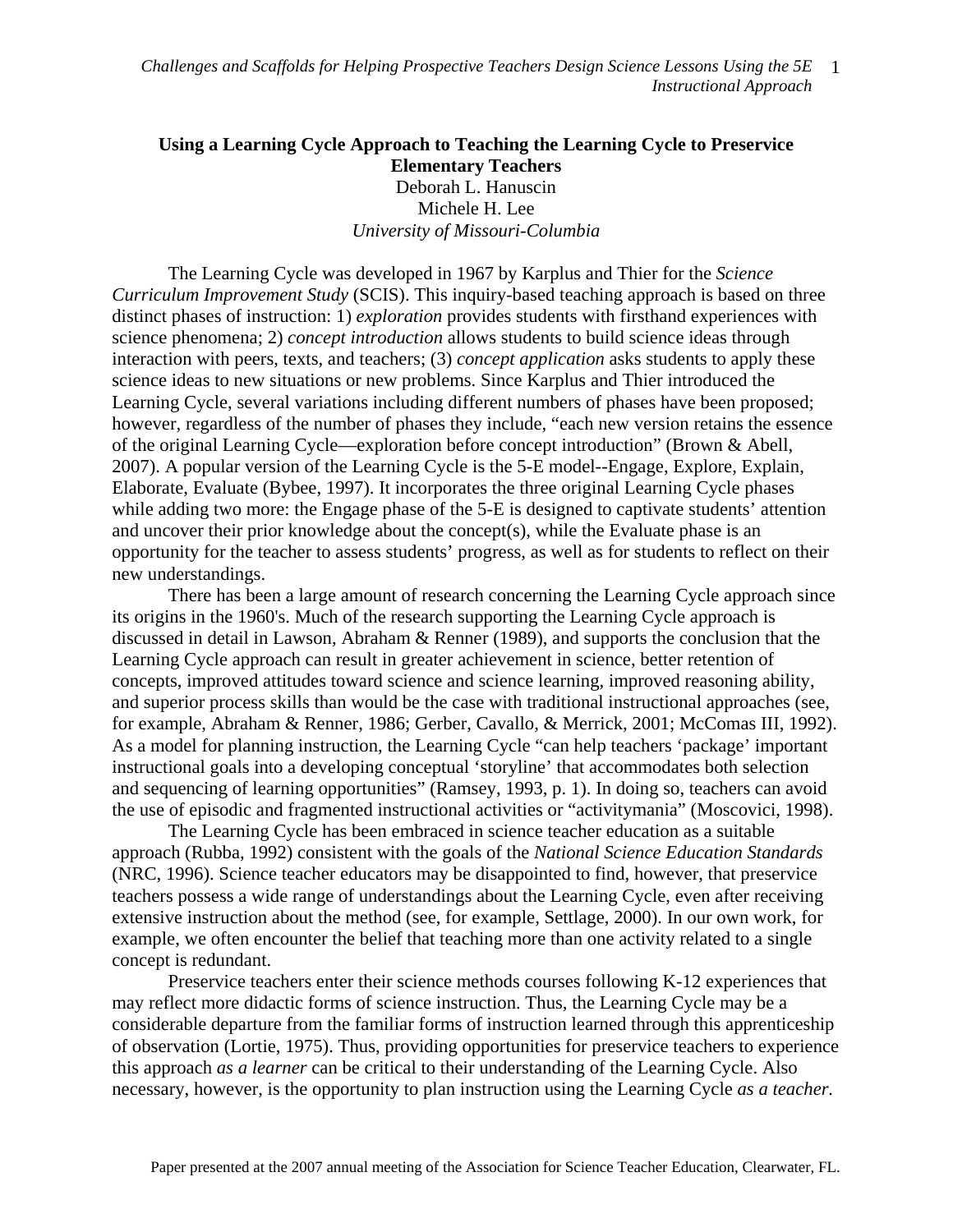As science teacher educators, we believed that the Learning Cycle itself provided a venue for sequencing learning experiences to help preservice teachers understand and apply this approach. In the sections that follow, we develop a "conceptual storyline" (Ramsey, 1993) that details course activities for each of the five phases of our instruction about the Learning Cycle.

# *Engage Phase*

 Consistent with the intent of the Engage phase of the Learning Cycle, our initial activity is intended to elicit preservice elementary teachers' prior knowledge and beliefs about teaching. Drawing on the work of Friedrichsen and Dana (2003) we developed a modified card-sort activity (see Appendix A) in which preservice teachers select and sequence learning experiences. Each set of cards includes 7-10 activities relating to a single topic or concept. The cards range from highly teacher-centered to highly student-centered activities, and also vary in the degree to which one might consider them to be *doing science* (Sullenger, 1999). Working in small groups, our students are first asked to reach consensus on the selection of five activities they feel best relate to the concept(s) or "fit" together. Next, we ask groups to arrange the activities they selected into what they feel would be an appropriate sequence for instruction.

 Using their card-sort task in teacher education, Friedrichsen and Dana found "it was not how the teacher sorted particular cards, but what the teacher said during the sorting that offered the most insight into their science teaching orientation" (2003, p. 295). Keeping this in mind, we ask each group to provide a rationale for their selection of each activity, as well as its place in the instructional sequence. Common preconceptions and orientations toward teaching and learning science elicited in this phase of instruction include more teacher-centered and didactic instruction that places the teacher in the role of dispenser of knowledge. Furthermore, in our experience, students tend to draw upon activities similar to those they have experienced as learners. Their own content knowledge also plays a significant role in their decisions about what activities to choose to best develop the concept(s).

## *Exploration*

 Because the Learning Cycle differs so greatly from the type of science instruction many of our students experienced as learners, we feel it is critical to provide them with firsthand experiences learning science content through this approach. Over the course of several class sessions, students participate, as learners, in four different learning cycles that focus on content appropriate to the elementary classroom. The lessons are intended for a range of elementary learners, and address a variety of content areas including physical, life, and earth/space science. Following participation in each Learning Cycle, preservice teachers are given access to the written lesson plans as a model for preparing their own lesson plans (see Extend phase of instruction). Though providing such models may evoke concerns that preservice teachers will simply copy or imitate the example, McTighe and O'Connor (2005) indicate that providing multiple models can help avoid this problem. When students see several exemplars illustrating different ways in which the Learning Cycle can be implemented, they are less likely to view this as a cookie cutter approach. Specifically, we highlight the flexibility of the Learning Cycle and the way in which similar activities can be used in different phases of the lesson for different purposes. For example, two of the example lessons include children's literature. In one case, a tradebook is used to Engage learners in considering their own ideas about the concepts, whereas in another, a tradebook is used as an assessment activity in which students critically evaluate the scientific accuracy of the content.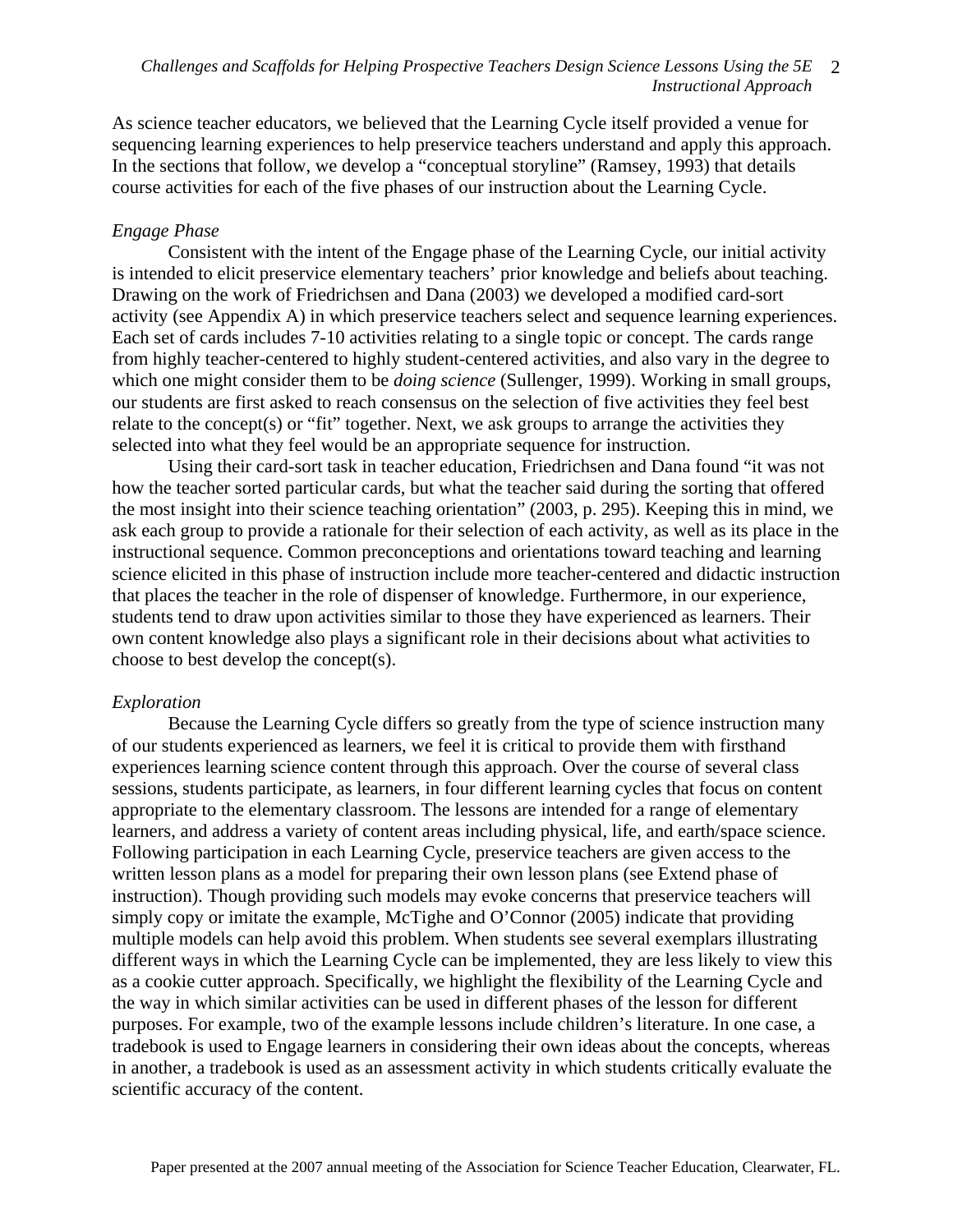## *Explanation*

 The explanation phase is critical for sense-making following the initial activities of the lesson. Course activities in this stage of our instruction focus on identifying the purpose of each phase of the Learning Cycle, based on the model examples in which preservice teachers participated. Following each lesson, preservice teachers work in groups to debrief their experience by completing a two-column chart outlining the specific activities of the teacher and students in each phase of instruction (see Figure 1). Through this process, we emphasize the role of the teacher in facilitating the learning experience and highlight strategies such as productive questioning (Martens, 1999). Additionally, we focus on clarifying the model further through professional readings about this approach, written from the perspectives of science educators and classroom teachers (e.g., Brown, 2006; Lorsbach, n.d.; Moscovici & Nelson, 1998). It is important to note that this is the first time that preservice teachers are provided vocabulary to describe each phase of the Learning Cycle (e.g., "Engage", "Explore"). This aspect of our instruction is discussed explicitly to illustrate the premise of exploration before concept introduction on which the Learning Cycle is based.

## *Extension*

 To apply their new understandings, preservice teachers next plan their own Learning Cycle and conceptual storyline based on a concept/ big idea selected from the *National Science Education Standards* (NRC, 1996). They begin by developing a collection of activities that relate to the concept of focus. Just as in the initial card sort activity, they next select and sequence five activities. Figure 2 illustrates the template we give our preservice teachers to prepare an outline of their lesson idea. Outlines are brought to class, and students work in small groups to provide feedback to one another on the selection and sequencing of their activities in terms of the Learning Cycle model. Following this round of peer review, outlines are further refined and handed in to the instructor for additional feedback.

 Next preservice teachers develop a "conceptual storyline" (Ramsey, 1993) for their lesson. Unlike a traditional lesson plan, this storyline provides a rich narrative describing each phase of instruction including specific details about what they and students will say and do, questions that will be utilized to facilitate discussion, how materials will be managed, what criteria they will use to evaluate student work, etc. Finished "lesson plans" are thus usually from 6-10 pages in length. The purpose of this level of detail is to enable the instructor to make a valid assessment of preservice teachers' instructional decision-making in the design of the lesson; however, preservice teachers consistently report that this is a valuable exercise that helps them realize just *how much* they must consider in designing effective instruction.

## *Evaluation*

 While preservice teachers' own learning cycle lessons can serve as a summative assessment for the faculty member to evaluate, it is also important for preservice teachers to selfassess and reflect on their new understandings. To accomplish this, we ask our students to revisit and critique their initial selection and sequencing of the activities from the card sort in the Engage portion of our instruction. In our experience, preservice teachers often change not only the activities they originally selected from among the cards, but also the sequence in which they would use the activities—however, they also recognize that the same activity might be used in different phases of the 5E model depending on the purpose and way in which it is introduced to students.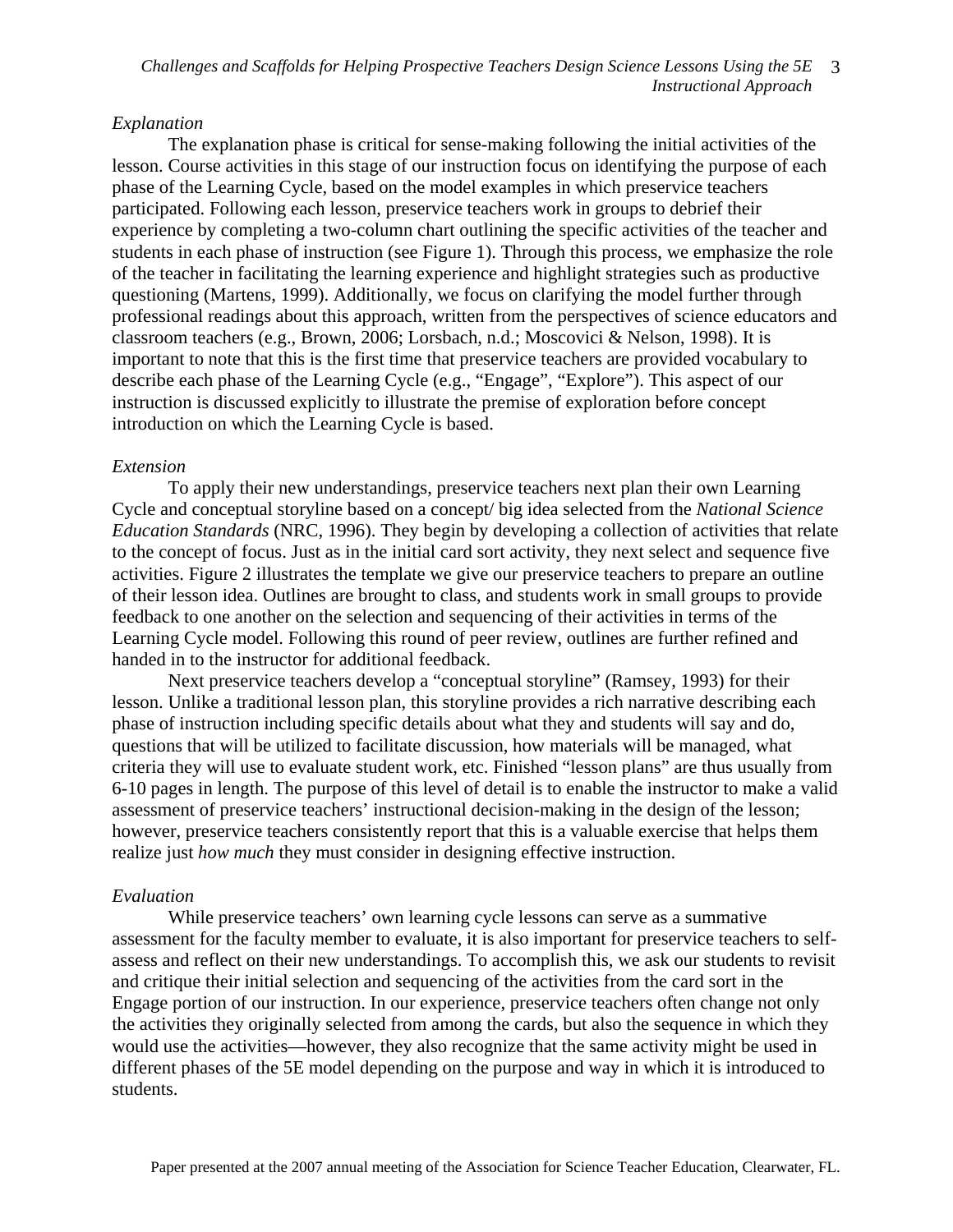Though students complete this activity with their original group members, and share their ideas through whole-class discussion, we also encourage students to reflect individually on their new understandings. As one of our students wrote,

*I really like the techniques we have learned in our class about the Learning Cycle. This technique has created a whole new perspective for me of what it means to teach science. In class during the sequencing activity our group was given a set dealing with electrical circuits. We disagreed over whether one part would be a good idea to teach in our classroom. "The teacher introduces vocabulary terms to students such as "circuit", "conductor" "insulator" and "current". Students create an illustrated dictionary in their lab notebooks, drawing pictures that convey the meaning of each of these terms based on their own observations and investigations". I thought this would be a good idea to use in the classroom. I think there is a time where a teacher needs to build knowledge by teaching students the proper terms of what they are seeing. This knowledge will help add meaning to other things they are seeing. I think that adding pictures at the bottom will help students apply the definitions to what they have witnessed in class.* 

As illustrate above, these reflections allow us another means to assess the change in preservice teachers' ideas about teaching and learning science, and the depth at which they understand the purposes of the different phases of the Learning Cycle approach.

## **Conclusion**

 Through applying the Learning Cycle model in our own instruction, we have found an effective means for teaching our preservice teachers about this approach. In essence, we are "practicing what we preach" by modeling the same kind of instruction we expect from them. The activities we developed for our own Learning Cycle function together as a conceptual storyline that helps our students develop a deep understanding of powerful ways to select and sequence learning activities for their own instruction. We have been extremely pleased with their ability to develop their own Learning Cycles as a result of this instruction.

## **References**

- Abraham, M. R. (1997). *The Learning Cycle Approach To Science Instruction: Research Matters - to the Science Teacher No. 9701.* Retrieved December 28, 2006 from http://www.narst.org/publications/research/cycle.htm.
- Abraham, M. R., & Renner, J. W. (1986). The sequence of learning cycle activities in high school chemistry. *Journal of Research in Science Teaching, 23*(2), 121-143.
- Brown, P. L., & Abell, S. K. (in press). Cycles of science teaching and learning. *Science and Children.*
- Brown, S. (2006, April-May). What's Bugging You? *Science and Children,* 45-49.
- Bybee, R.W. (1997). *Achieving scientific literacy: From purposes to practices.* Portsmouth, NH: Heinemann.
- Friedrichsen, P., & Dana, T. (2003). Using a card sorting task to elicit and clarify science teaching orientations. *Journal of Science Teacher Education*, 14(4), 291-301.
- Gerber, B.L., Cavallo, A.M.L., & Marek, E.A. (2001). Relationship among informal learning environments, teaching procedures, and scientific reasoning abilities. *International Journal of Science Education*, *23*, 535-549.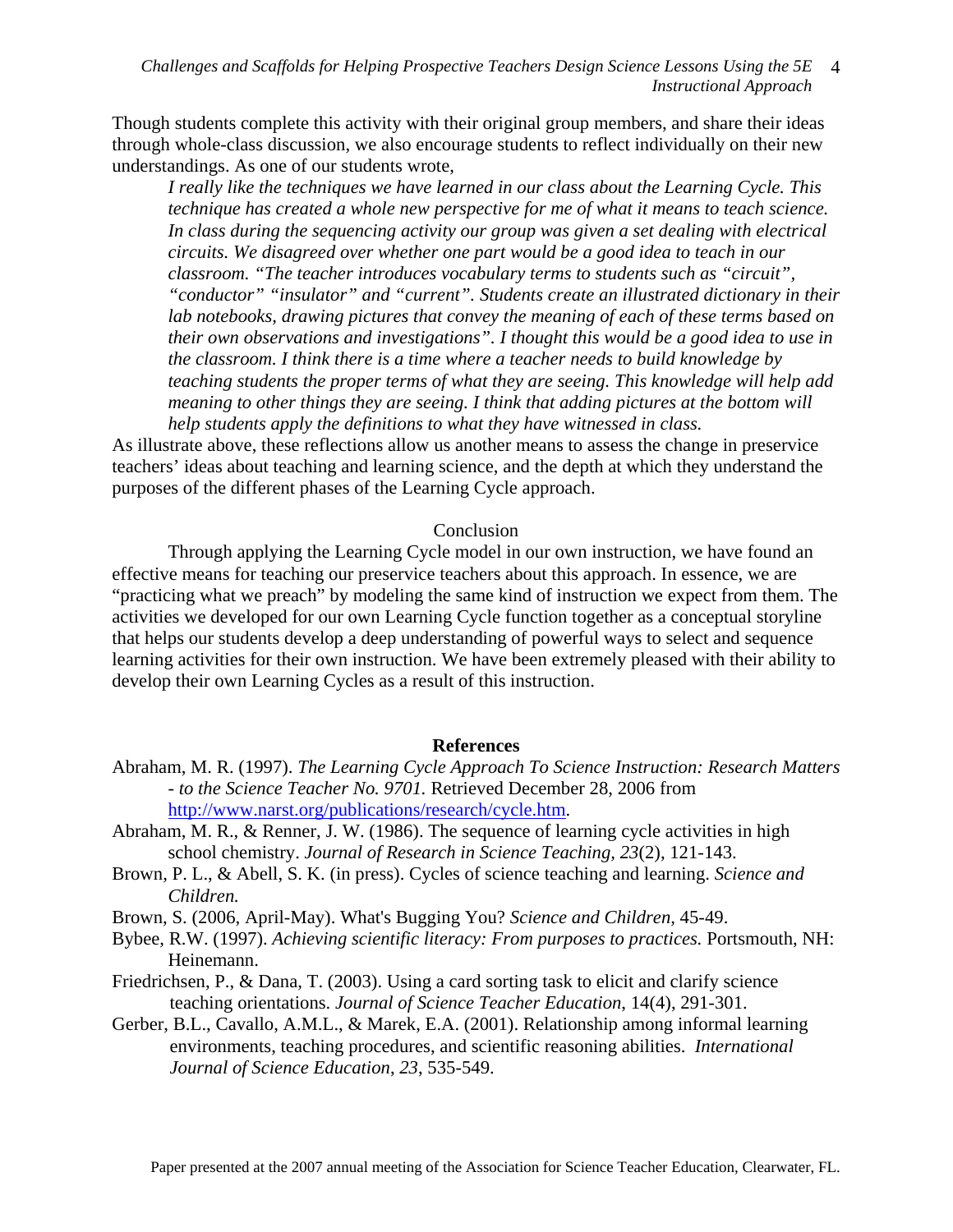- Karplus, R., & Thier, H.D. (1967). *A new look at elementary school science.* Chicago: Rand McNally.
- Lawson, A. E., Abraham, M. R., & Renner, J. W. (1989). *A theory of instruction: Using the learning cycle to teach science concepts and thinking skills* [Monograph, Number One]. Kansas State University, Manhattan, Ks: National Association for Research in Science Teaching.
- Lorsbach, A. W. (no date). *The learning cycle as a tool for planning science instruction.*  Retrieved May 12, 2006 from: http://www.coe.ilstu.edu/scienceed/lorsbach/257lrcy.htm
- Lortie, D. C. (1975). *Schoolteacher: A sociological study.* Chicago: University of Chicago Press.
- Martens, M. (1999, May) Productive questions: Tools for supporting constructivist learning. *Science and Children:* 24-28.
- McComas III, W. F. (1992). *The nature of exemplary practice in secondary school science laboratory instruction: A case study approach* (Doctoral Dissertation, University of Iowa, 1991). Dissertation Abstracts International, 52(12), 4284A.
- McTighe, J., & O'Connor, K. (2005). Seven practices for effective learning. *Educational Leadership, 63*(3), 10-17.
- Moscovici, H. (1998). *Shifting from activitymania to inquiry science what do we (science educators) need to do*? In P. Rubba, & J. Rye (Ed.), Proceedings of the 1998 Annual International Conference of the Association for the Education of Teachers in Science (pp. 582-590). Pensacola, FL: Association for the Education of Teachers in Science. (ERIC Document Reproduction Service No. ED421363).
- Moscovici, H. and Nelson, T. (1998). Shifting from Activitymania to Inquiry. *Science and Children 35*(4), 14-17, 40.
- National Research Council (1996). *National science education standards.* Washington, DC: National Academy Press.
- Ramsey, J. (1993). Developing conceptual storylines with the learning cycle. *Journal of Elementary Science Education, 5*(2), 1-20.
- Rubba, P. A. (1992). The learning cycle as a model for the design of science teacher preservice and inserve education. *Journal of Science Teacher Education,* 3, 97-101.
- Settlage, J. (2000). Understanding the learning cycle: influences on abilities to embrace the approach by preservice elementary school teachers. *Science Education, 84*, 43-50.
- Sullenger, K. (1999). How do you know science is going on? *Science and Children.* Apr. 1999, pp. 22-26.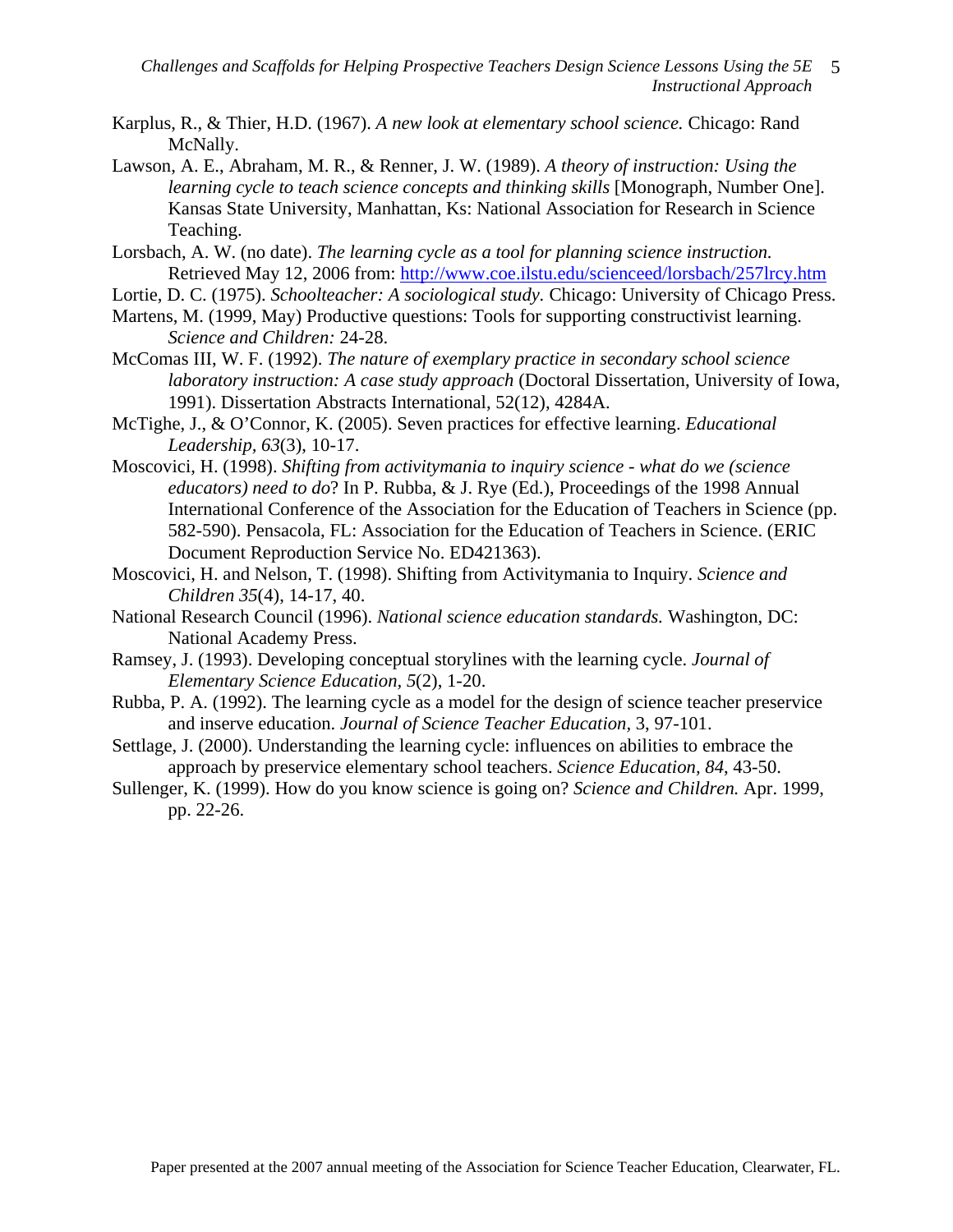*Challenges and Scaffolds for Helping Prospective Teachers Design Science Lessons Using the 5E*  6 *Instructional Approach* 

|  |  | <b>Figure 1. Template for Debriefing Learning Cycle Lesson</b> |
|--|--|----------------------------------------------------------------|
|  |  |                                                                |

| -                           | - | $\sim$<br><b>The Learning Cycle</b> |                                   |  |
|-----------------------------|---|-------------------------------------|-----------------------------------|--|
| <b>Phase of Instruction</b> |   | <b>Activities of the Teacher</b>    | <b>Activities of the Students</b> |  |
| <b>Engage</b>               |   |                                     |                                   |  |
| <b>Explore</b>              |   |                                     |                                   |  |
| <b>Explain</b>              |   |                                     |                                   |  |
| <b>Extend</b>               |   |                                     |                                   |  |
| <b>Evaluate</b>             |   |                                     |                                   |  |

# **Figure 2. Template for Outline of a Learning Cycle Lesson Plan**

| <b>THE LEARNING CYCLE</b>           |                                           |  |  |  |
|-------------------------------------|-------------------------------------------|--|--|--|
| Concept of focus:                   |                                           |  |  |  |
| Possible misconception(s) targeted: |                                           |  |  |  |
| <b>Phase of Lesson:</b>             | <b>Sequence of Activities / Rationale</b> |  |  |  |
| ENGAGE :                            |                                           |  |  |  |
| <b>EXPLORE:</b>                     |                                           |  |  |  |
| <b>EXPLAIN:</b>                     |                                           |  |  |  |
| <b>EXTEND:</b>                      |                                           |  |  |  |
| <b>EVALUATE:</b>                    |                                           |  |  |  |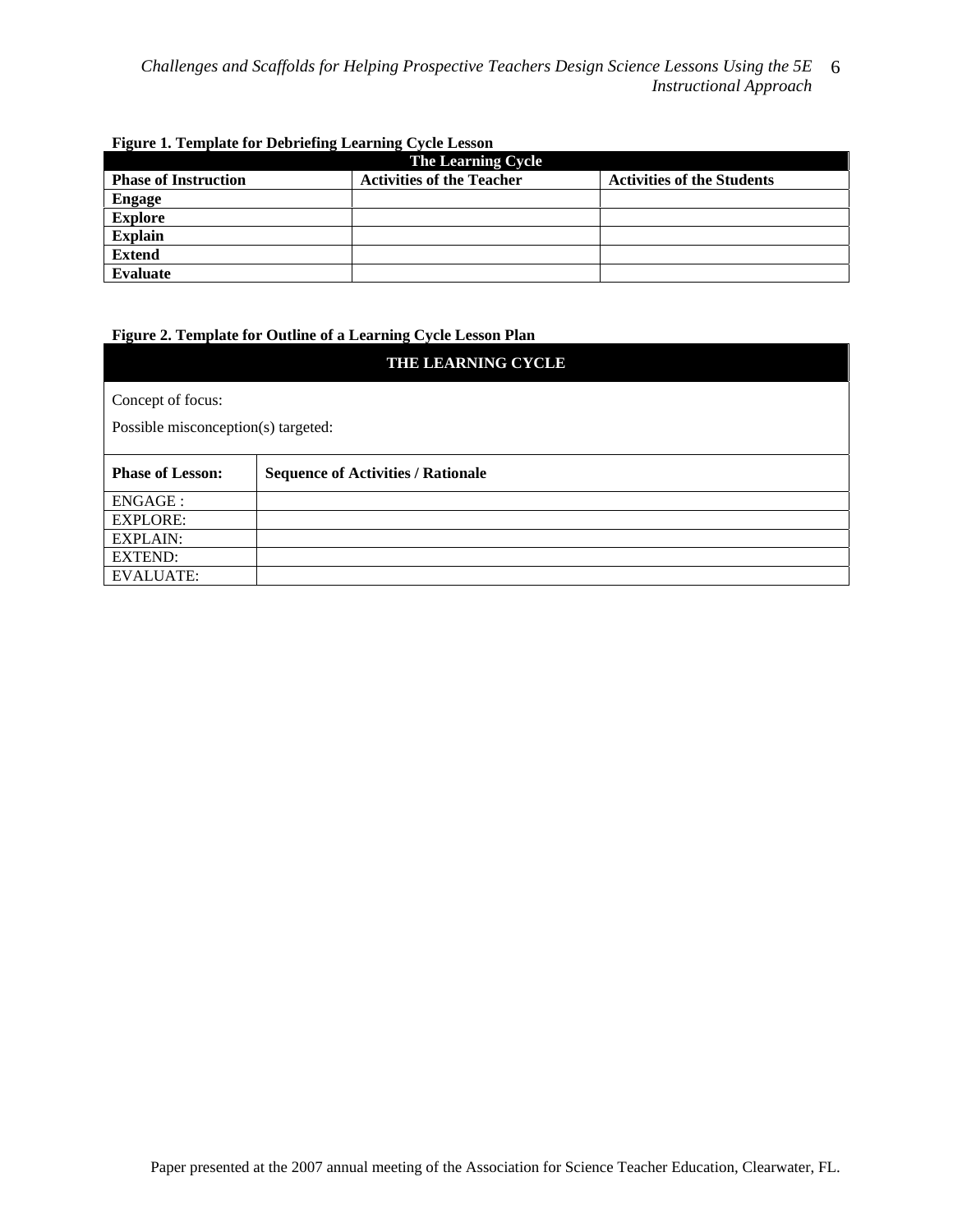# **Appendix A: Card-Sort Sets of Activities for Learning Cycles**

SET #1: The goal of this lesson sequence is to help students understand science as a process of inquiry, and to make connections between the work of scientists and their own classroom science activities. This sequence is part of a broader goal for helping students understand the nature of science.

- Students are asked to draw a picture of a scientist and explain what they think scientists do.
- Students design and conduct their own experiments to investigate plant growth. Their findings are shared in a mini-conference at family science night.
- Students, in pairs, read nonfiction books about the work of scientists, and then share their ideas about what they read in a whole-class discussion.
- Students make a Venn diagram comparing their own work in science class to the work that scientists do.
- The teacher invites a local biologist to visit the class as a guest speaker. Students ask this scientist questions about the work he/she does with corn plants.
- The class takes a field trip to a local farm to hear about ways farmers are trying to increase their crop yield.
- The class adopts a plot of land in their schoolyard and creates a garden to help beautify the school.
- Students read Chapter 5 of their science book, which discusses how plants grow. They compare their ideas in small groups, and discuss how the ideas they read relate to what they have been learning.
- Students bring in different food dishes from home, in which corn is a main ingredient. They discuss the importance of corn to different cultures.

SET #2: The goal of this lesson sequence is to help students understand how shadows are formed, and the factors that influence the size and shape of shadows. This sequence will prepare students for future lessons focusing on the behavior and properties of light.

- The teacher reads *Bear Shadow*, a story about a bear that attempts to escape a shadow that seems to be chasing him. Students are asked to think critically about what aspects of the story could be real or not in terms of Bear's shadow.
- As a class, students go on a "shadow hunt"—identifying different objects that make shadows, where shadows appear, and what light sources are present and their location. They draw pictures to record what they observe.
- In pairs, students make shadows of their own using flashlights and a variety of objects, provided by the teacher. Students record their ideas about what causes a shadow, as well as what causes a shadow to be different sizes or shapes.
- The teacher poses the following problem to students, and asks them to respond individually: *The local puppet show will soon be putting on a shadow play production of The Three Bears. Unfortunately, the three bear-shaped puppets they have are all the same size! How will they ever be able to make Momma, Poppa, and Baby Bear using the same sized puppets? Using what you know about shadows, explain how you think they might solve this problem.*
- The teacher explains to students that the size of a shadow is dependent on the distance of the object from the light source, as well as the distance of the object from the surface on which its shadow falls. The teacher guides students in constructing diagrams to depict these two factors.
- Students draw pictures to illustrate ways to make shadows bigger and smaller. They share their pictures in small groups, and compare their ideas in a whole-class discussion.
- Students work in groups to design investigations to answer the question, *What effect does the distance of the light source from the object have on the size of the shadow that is produced?*
- Using a stuffed Teddie Bear, the teacher demonstrates different ways to change the size of a shadow, by projecting light from the overhead projector. She moves the Teddie Bear closer and farther from the screen, and then moves the overhead projector closer and farther from Teddie. She then brings out a bigger stuffed Bear, and asks the class to predict what she could do to make the shadows of the two bears the same size.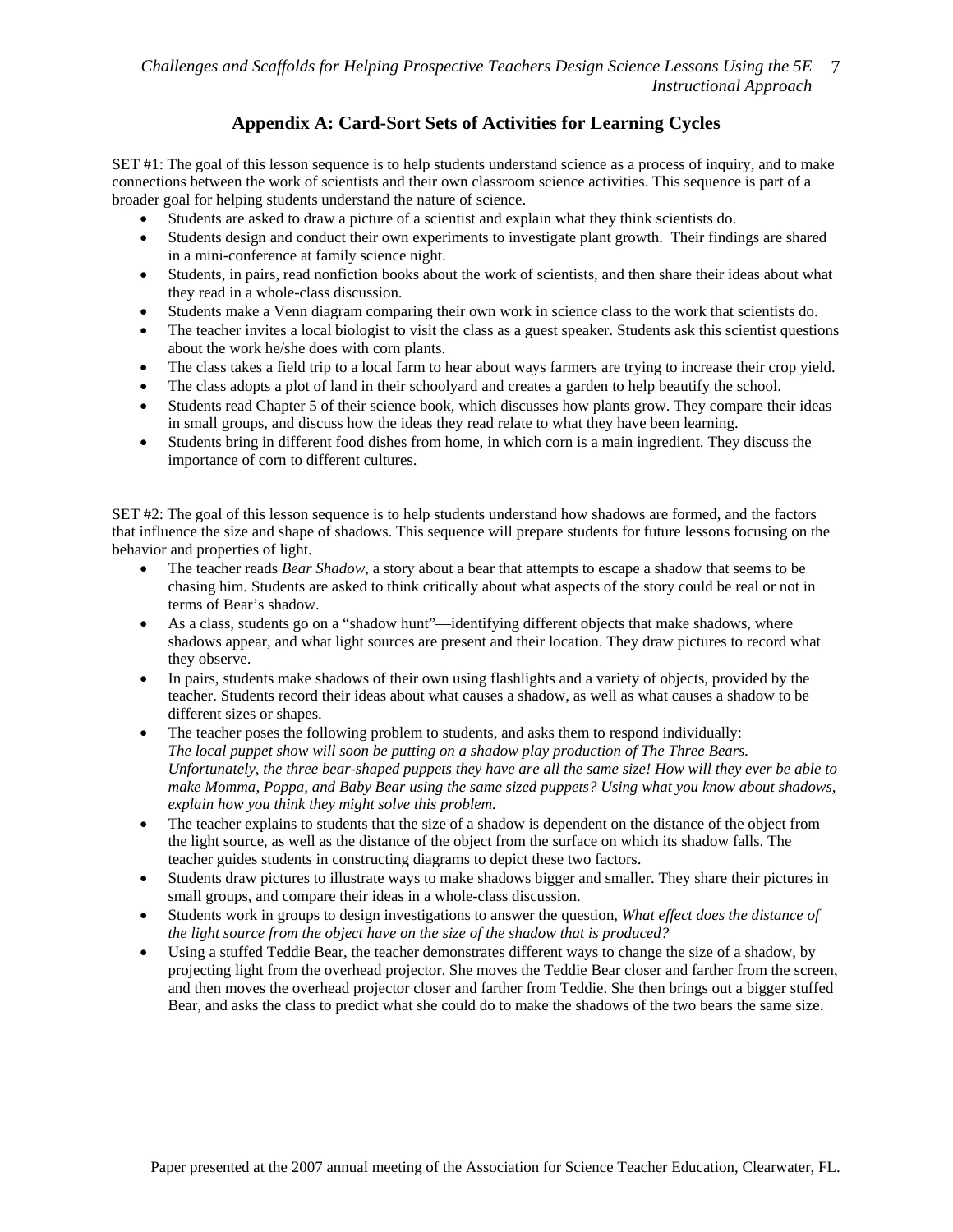SET #3: This lesson sequence is designed to help students understand how rocks are formed, and to appreciate the diversity of rocks that exist. It is part of a larger unit on the rock cycle.

- Students use Golden Guides<sup>TM</sup> (kid-friendly field guides) with information about different kinds of rocks to identify samples of rocks provided by the teacher (or brought from home).
- Students are asked to bring in a rock from home. They share these in a circle, and the teacher closes the sharing session by asking students to write about what they think a rock is and where rocks come from.
- Students are provided a sample of rocks, which they sort based on characteristics they determine such as color, texture, and whether they float/sink. The teacher challenges students to think of criteria that would/would not be useful to classify rocks (e.g., two rocks may be the same type of rock but be different size and shape).
- The teacher teaches students how to sing "The Rock Cycle Song" (to the tune of "Row, Row, Row Your Boat") to help them remember that the three types of rocks are igneous, metamorphic, and sedimentary.
- Students make posters of the rock cycle, using their textbook diagram as a guide, and hang these posters in the classroom.
- Students, as a class, brainstorm a list of ways that people use rocks. Students generate examples ranging from pet rocks and landscaping, to building materials and the basis for sculptures in art.
- The class participates in a "rock exchange" with a classroom in another state—preparing a box with rocks found in their local area to send to them. Once they receive the box from their "rock pals" they compare the properties of rocks they receive to rocks found in their local area, and suggest reasons they might be the same and/or different.
- The class takes a field trip to the nearby state park, where a park ranger gives a talk about the local geology of the area and how it has changed throughout history.
- Students explore an interactive website that explains the various stages of the rock cycle, and how rocks are formed and reformed through this cycle.

SET #4: The goal of this Learning Cycle is to help students understand that each plant or animal has different structures that serve different functions in growth, survival, and reproduction.

- Students make a collage using cut-out images from magazines and newspapers that illustrate the diversity of a particular structure among a group of animals, and then writes a paragraph about their ideas. For example, one student creates a collage showing the many different kinds of feet that birds have, and then writes a paragraph that explains how having different types of feet might help birds do things to help them to survive.
- Students use different tools to represent the variety of beaks of different birds (e.g., pliers, a straw, tongs) and explore how much and what kind of "food" these birds might be able to eat in different habitats. The teacher has prepared the "habitats" in advance, and each contains a different variety of foods. Students conclude that their "birds" might not survive well in some habitats, because they would be unable to eat enough food.
- The teacher presents each group of students with a variety of bird feathers (from a single type of bird) and magnifying lenses. Students explore dropping and waving the feathers around, and develop detailed drawings in their science notebooks that illustrate the differences and similarities they observe between the different feather types. Students draw inferences about how having different types of feathers help a bird survive (e.g., down feathers are soft and help keep the bird warm, while flight feathers are rigid and help the bird push the air).
- Students look through Golden Guides<sup>TM</sup> (kid-friendly field guides) to learn about different species of birds found in their area. Parents are encouraged to help their child birdwatch in their backyard, and identify different species they see.
- Students compare birds found in their local area to birds found in different places around the world. Students use geographical resources to learn more about the environments in which the birds live, and then compare different adaptations the birds have to help them survive in those environments. Each group focuses on a specific pair of birds (one local, one from afar) to compare and share with the class.
- The teacher asks students to imagine what their life would be like if they had a beak instead of a mouth. During circle time, students go around and share something they think would be different, living with a beak.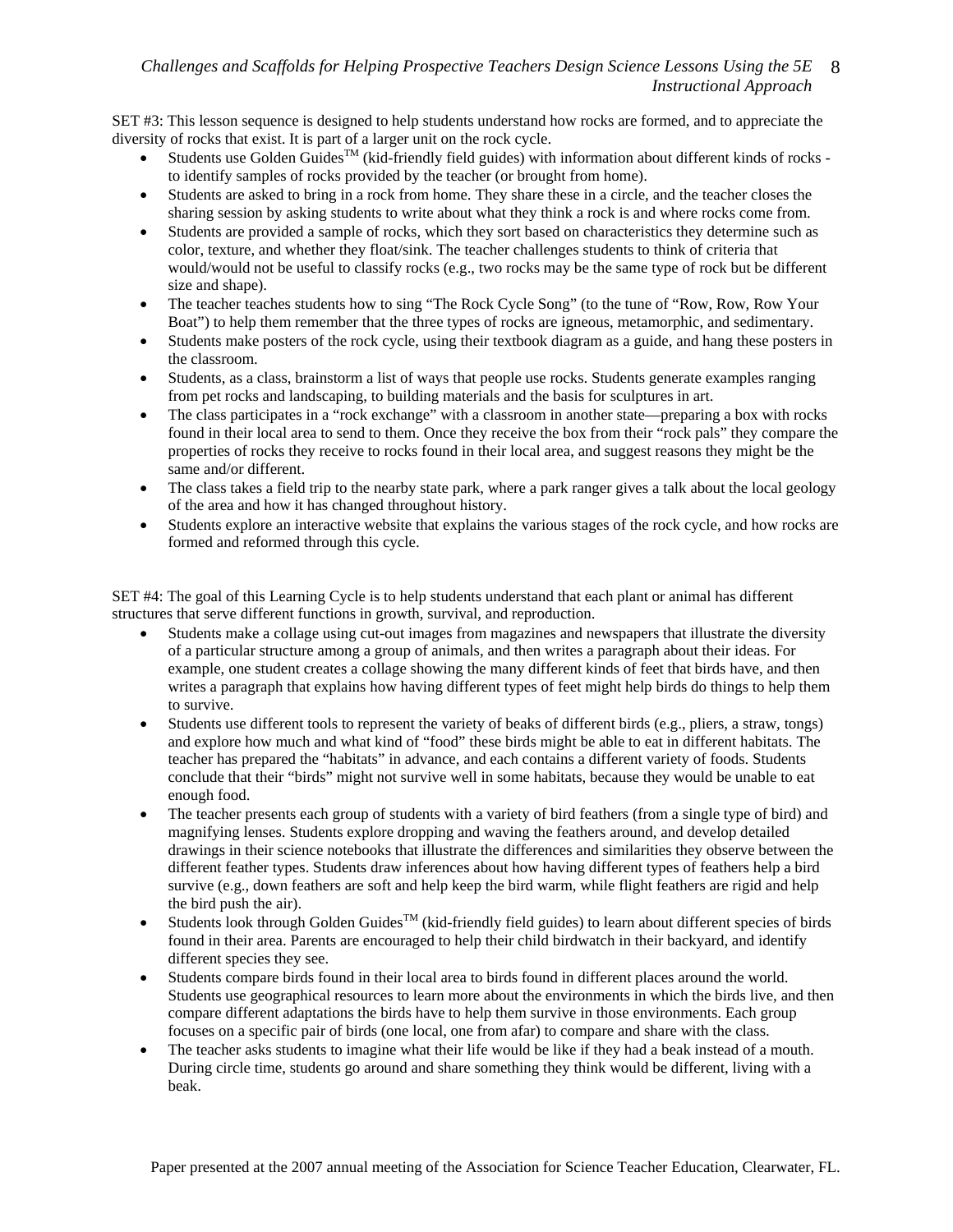- A guest speaker from the raptor rehabilitation program brings in several birds and discusses the different adaptations raptors have that help them survive by catching and eating their pretty.
- Students read a chapter in their science book about animal and plant diversity. Afterwards, they discuss factors that affect the survival of different species.
- The class places two bird feeders outside of the classroom with very different kinds of foods. They keep track of the different species of birds that visit one feeder, versus the other.

SET #5: The goal of this lesson sequence is to help students develop an understanding of a simple circuit, and a model for the way electric current travels through a circuit. It is the first lesson in a unit that explores electrical circuits.

- Students, in groups, play the Operation Game. Then, they explain individually in writing how the game relates to what they know about simple circuits. They identify the path of the current as it travels through various parts of the game, as well as why the buzzer sounds and the patient's nose lights at some times, but not others.
- Students, working in pairs, design their own circuit quiz-boards by following instructions provided by the teacher, and filling in questions and answers of their own choosing. Some students provide words and definitions, while others list math problems and answers. Pairs trade quiz-boards with other groups and try to answer the questions correctly.
- Students are provided a battery, bulb, and wire, and are challenged to find ways to make the bulb light. They keep a list of "ways that work" as well as "ways that don't work", then look for patterns in their observations to develop "rules" for lighting the bulb. Students compare their rules in pairs, and negotiate any disagreement by retesting their configurations of battery, bulb, and wire to observe whether the bulb lights.
- Students are provided a flashlight, which they take apart to identify the circuitry found within. They create diagrams and written explanations of how a flashlight works, identifying the path of conductors through which the electric current travels, as well as the insulators through which current cannot travel.
- Students, in groups, design experiments to determine the effect that various factors (number of bulbs, number of batteries, length of wires, etc.) have on the brightness of the bulbs in a circuit. Students use the brightness of the bulbs as an indicator of the amount of current flowing through the circuit.
- The teacher introduces vocabulary terms to students such as "circuit", "conductor", "insulator", and "current". Students then create an illustrated dictionary in their lab notebooks, drawing pictures that convey the meaning of each of these terms based on their own observations and investigations.
- Students, in pairs, explore a multi-media CD that explains how current travels in a simple circuit. They answer a series of questions at the end of the module to test their understanding.
- Students are given a "mystery box" in which there may, or may not, be an electrical connection. (There may be batteries, bulbs, and wires in any configuration inside). Two wires extend from the side of the box. Students are invited to test their ideas, and explain what they think is inside the box using evidence from their investigations.

SET #6: In this lesson sequence, students consider the question: "What causes sound?" The goal of this lesson sequence is to help students understand that "Sound is produced by vibrating objects." The mechanism of sound production is an important precursor to understanding other properties of sound such as "pitch" so it is the first lesson in a curriculum unit about sound.

- Students partner together to design and build an instrument. The whole class listens as each pair shares their instrument and presents how it produces sound.
- The students make sounds by using different materials that the teacher has placed at several stations around the classroom. They pluck rubberbands, blow into bottles of various shapes, and try out various percussion instruments while recording ideas and observations in their science notebooks.
- The teacher reads aloud the children's book *Very Quiet Cricket* by Eric Carle. Here is a brief synopsis of what the book is about: A cricket is born who cannot talk! A bigger cricket welcomes him to the world, then a locust, a cicada, and many other insects, but each time the tiny cricket rubs his wings together in vain: no sound emerges. In the end, however, he meets another quiet cricket, and manages to find his "voice." "And this time . . . he chirped the most beautiful sound that she had ever heard."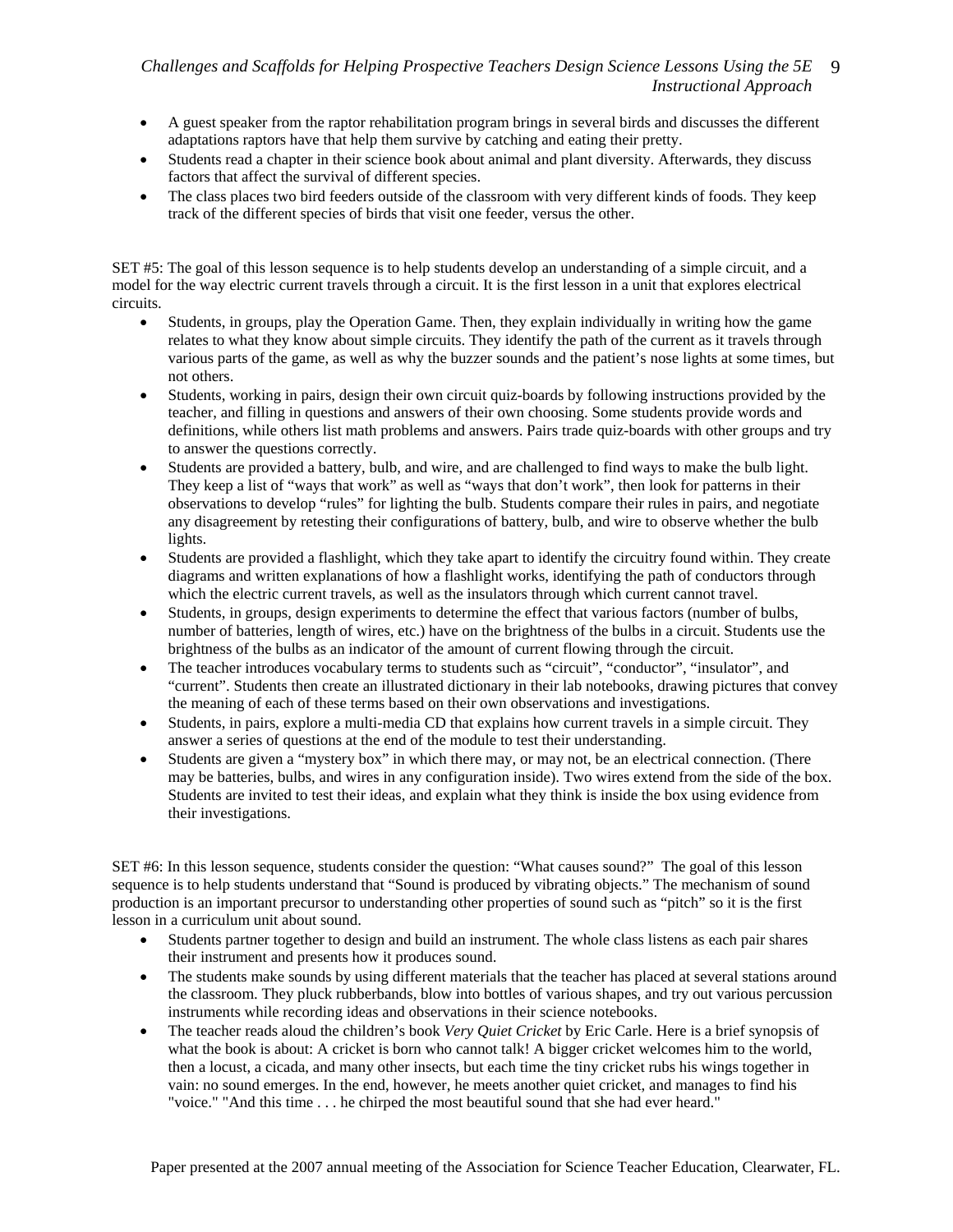## *Challenges and Scaffolds for Helping Prospective Teachers Design Science Lessons Using the 5E*  10 *Instructional Approach*

- Students make and use "string telephones" out of tin-cans and string. Their recorded observations and ideas about what they think is happening to the sound become the focus of a class discussion.
- Students watch a video entitled: "What is Sound" and fill out a worksheet that the teacher created to go along with the video.
- Students are given the challenge to "Make the Sound Stop!". Each group has a buzzer and a limited amount of materials and time to figure out a way to stop the sound. . . without turning off the buzzer, of course!
- Students are given a bag of materials: a tuning fork, small rubber hammer to strike the tuning fork, a jar of water, ping-pong ball. The teacher encourages students to find different ways to use the materials to make sound.
- Students write down three things that they know about sound on post-it notes. Groups of students compare and contrast their ideas with each another, noting that they don't all agree. This leads to a whole class discussion about students' ideas.

SET #7: The goal of this lesson sequence is to help students understand that almost all kinds of animals' food can be traced back to plants. This lesson is within a unit focused on the interdependence of organisms to each other and to their environment.

- The teacher shows a metal chain with links to students. She uses this as a model to represent what a food chain is. Students then use strips of paper, writing organism names and linking them to create their own "food chain". The teacher staples all of the food chains onto a bulletin board with a large sun in the center.
- Students choose a group of animals that interested them: pets, sea creatures, insects and spiders, etc. The teacher (with support from her school librarian) helps students find books and Internet resources so they can find out what their chosen animals eat. When students present their findings, the class constructs a Venn diagram: two overlapping circles labeled 'animals that eat animals' and 'animals that eat plants' to consider food resources.
- Students are given signs that have different plant and animal names and pictures on them. Students consider different relationships of who eats what, physically representing relationships by joining hands. At the conclusion, the teacher asks students to fill out an exit ticket:
- Your friend's younger brother says: "Almost all kinds of animals can be traced back to plants." Do you agree or disagree? Why do you think so? Explain and then draw an example to support your answer.
- The teacher asks students to sort common food items (pictures, toys, or real) into three categories: Comes from a plant, Comes from an animal, or Both. Students work in small groups to discuss and sort the foods. Students write names of food items on a large chart drawn on the class chalkboard. The whole class then discusses whether plants and/or animals are needed as food.
- Students write responses to the following questions: *What would happen to an owl living in a forest if all of the mice could not find food? Why? What would happen to the bees in an area if all the flowering plants died? Why?*
- The teacher reviews the definitions of a carnivore, omnivore, and herbivore. Students look in old magazines to find pictures of each type of animal to place on a poster board.
- Students want to know what foods like marshmallows, candy, and mayonnaise are made of because the source isn't obvious to them. Students bring in food labels and work in groups to figure out if the ingredients can be traced to plants or not.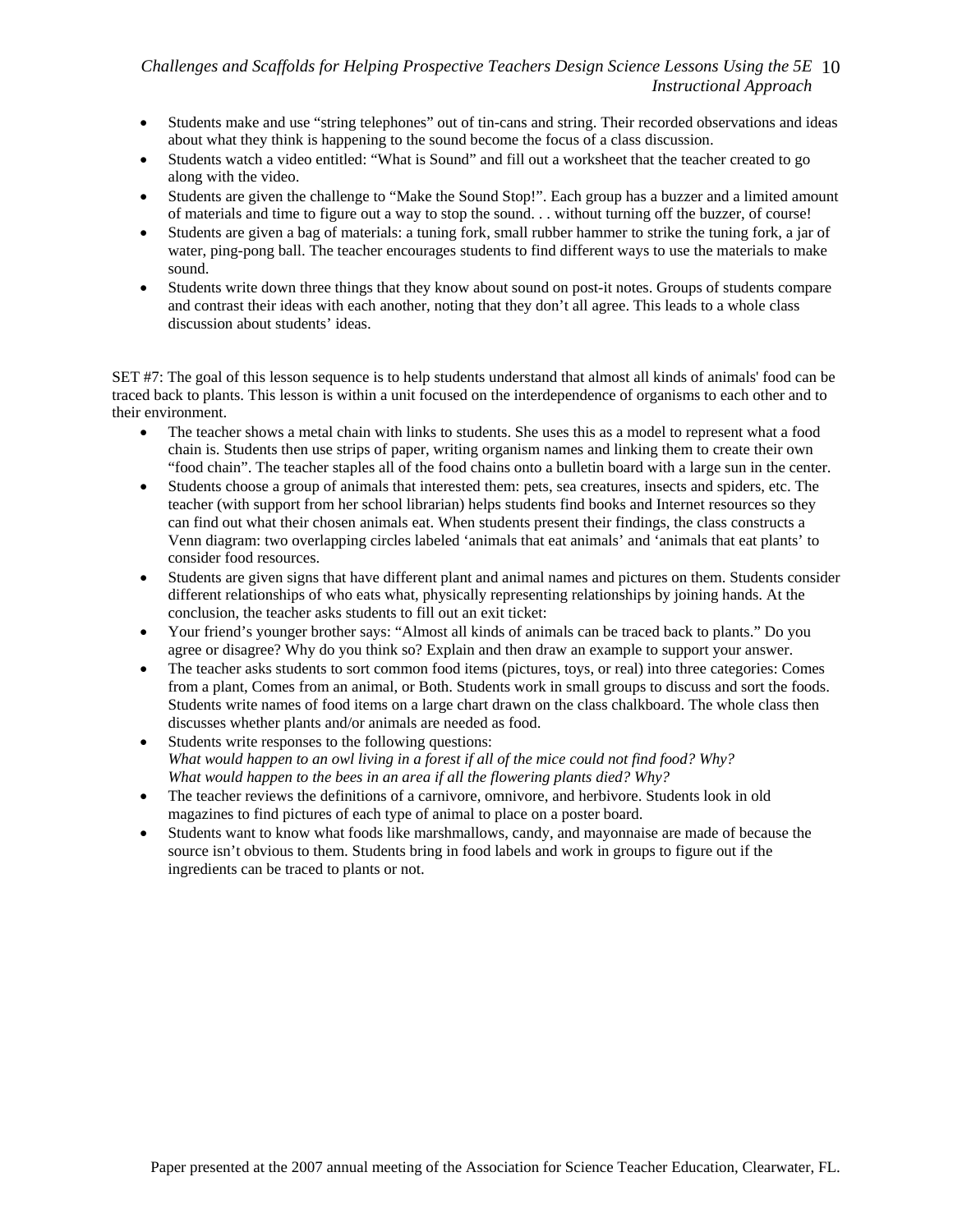# **Appendix B: Learning Cycle Assignment and Rubric**

### **Rationale:**

Research shows that simply doing isolated hands-on activities (Activitymania) is not sufficient to promote deep conceptual understanding of science content. The Learning Cycle is an effective method for building conceptual understanding by progressing from the concrete experiences with materials to formation and application of concepts to new situations. This assignment is designed for you to develop your skills for adapting and sequencing learning experiences for elementary students using this method.

### **Procedure:**

### **I. Select a Science Concept to Teach**

- Decide the grade level for which you would like to plan a lesson (your choice!). Consult curriculum standards documents (*Benchmarks, National Science Education Standards, Show-Me Standards*) to find out what concepts, skills, and topics are taught at this level.
- Select **one concept** or idea on which to focus teaching in-depth, rather than trying to "cover" everything about a topic in one learning cycle.
- Research your concept to gather background information for your lesson plan. You should provide an explanation of the concept of the lesson as well as examples of typical student misconceptions about the concept (Refer to *Children's Misconceptions about Science)*.

### **II. Locate Activities to Help Students Understand this Concept**

- Find out what other teachers have done to teach this concept—ask real teachers, or read about their lessons in the NSTA journal *Science and Children* or the book *Seamless Assessment* on reserve in the Reflector.
- Consult elementary science curriculum materials, teacher resource books, children's literature, and other resources in the Reflector or Boone County Public Library.
- Peruse the Web Resources in the NETwork for lesson plans, sample assessment tasks (PALS), and online access to *Connect: A Magazine of K-8 Teachers' Innovations in Science and Math.*

### **III. Select and Sequence the Activities**

- Look through the activities you found—which would best help students understand the concept of the lesson? (As you did earlier this semester, you will most likely have to adapt the activities you found, rather than using them as is.)
- Outline your sequence of activities, following the Learning Cycle model (use the form provided). You will bring this to class on the designated date, and will have an opportunity to receive feedback from both your peers and your instructor.

### **IV. Write Your Lesson Plan**

- "Lesson plans" take on a variety of forms and purposes. As a preservice teacher, you audience is your instructor, who must make evaluations of your knowledge and abilities. For this reason, the level of detail in your lesson plans should be such that I can envision the lesson as it would occur, step by step, in your classroom, including what you and students will be doing throughout.
- Specific elements that should be included in your lesson plan are outlined in the evaluation criteria (next page). Please refer to the sample lessons provided for examples of each.

### **V. Communicating Your Instructional Decisions**

• Along with your lesson, you should provide a brief commentary on your lesson that explains your decisions about what activities to do in each phase of the lesson. This commentary should describe how each activity "fits" with the Learning Cycle model, and why you chose and/or adapted the activities. Your decisions should be supported with your own beliefs about teaching, and your professional knowledge about teaching and learning science.